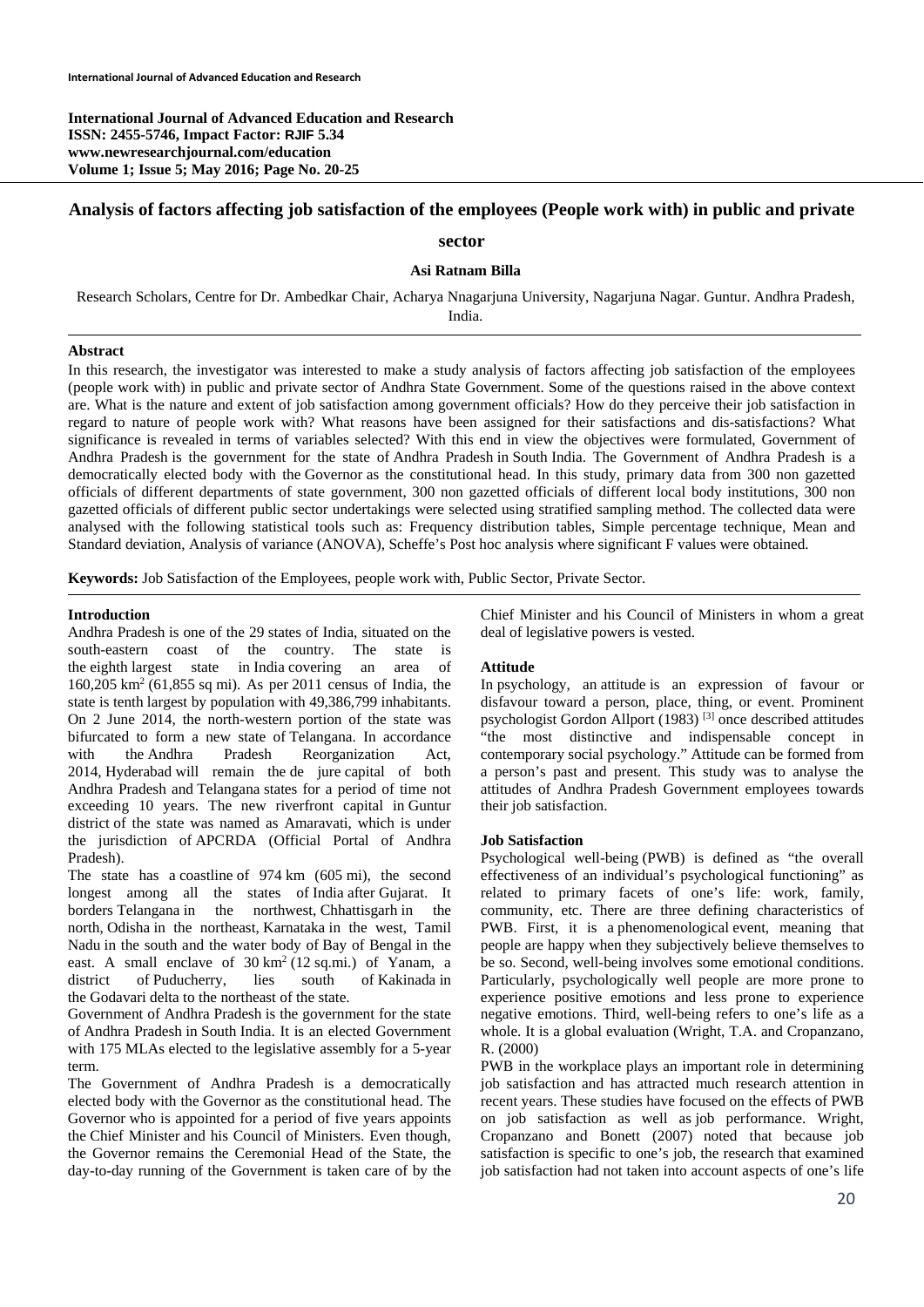external to the job. Prior studies had focused only on the work environment as the main determinant of job satisfaction. Ultimately, to better understand job satisfaction (and its close relative, job performance), it is important to take into account an individual's PWB.

Types of Job Satisfaction

- 1. Factors Influencing Job Satisfaction
- 2. Difficulties in Motivating Government Employees
- 3. Prevailing negative attitudes about government and government employees
- 4. Frequent and abrupt changes in leadership
- 5. Hard-to-measure achievement
- 6. An older workforce
- 7. Strong civil-service rules and employee protections
- 8. Constraints on the use of financial incentives
- 9. Strong union influence
- 10. Public Visibility of Government
- 11. Different employee motivations

# **Gazetted and Non-Gazetted Officers in India**

Gazetted Officers are Executive/Managerial/Supervisorial level ranked public servants in India. Authority for a Gazetted Officer to issue an official stamp comes from the President of India or the Governors of States. To that effect, they are de jure representatives and delegates of the Indian State and the President. The Gazette of India is published on a regular basis by the Directorate of Printing, Department of Publication, Ministry of Urban Development, Government of India. It is an official Central Government or State Government publication, which publishes the appointments or promotions of certain government officials.

## **Class-I or Group-A (Gazetted)**

These officials belong to the managerial or highest class of government servants. Examples - Commissioned officers of the Indian Armed Forces, Officers from GREF, MES, Officers from the All-India Civil Services (IAS, IPS, IFS, etc.) recruited by the Union Public Service Commission, State Civil Service Group-A officers (executive) in the State Governments (Provincial Civil Services/State Civil Services), Patent Examiner in DIPP under Ministry of Commerce and Industry, Senior Scientists in R&D Centres under the Government of India (Department of Space [ISRO], DRDO, Department of Atomic Energy (BARC, Raja Ramanna Centre for Advanced Technology. RRCAT Indore, Heavy Water Board/Plants, IGCAR, AERB), CSIR, Directors, section officer to Government of india and Vice-Chancellors of State/Central Universities and Research **Centers**.

# **Class-II or Group-B (Gazetted)**

Examples – Group-B officers in State Civil Service, Doctors in State/Central Hospital, Secretary of Gram Panchayat, Assistant Engineers in both State Government Departments and Organizations etc., Assistant Geologist in State Government, Principals of Government High Schools and Colleges (including KVs and Sainik Schools), Pro-Vice Chancellors and Faculty Deans of Central and State Universities, Police Officers of State Police service and Central Police Organisations recruited at the rank of Deputy Superintendent of Police.

## **Class-II or Group-B (Non-Gazetted)**

Examples Office executives and office supervisors, Senior Stenographers, ASI of Police in State and Central Police services (including IB & CBI), Naib Subedarand equivalent in the Armed Forces, Junior Pharmacists, Junior Engineers, Central Excise and Custom Inspectors, Personal Assistants to Group-A and B officers, academic faculty staff members in Central and State universities and Government colleges, Police Inspectors and Sub-Inspectors of Central and State Police departments.

# **Class-III or Group-C**

Public servants in non-supervisory roles, such as, Head clerks/Section heads, Police Head Constables, Typists, Stenographers, Tax Assistants, Telephone operators, Havildar and Naik or equivalent in the Armed Forces, etc.

# **Class-IV or Group-D**

Manual workers (skilled or semi-skilled), such as, Lower Division Clerks, drivers, technicians/mechanics, electricians, canteen staff, etc.

# **Research Problem**

Public Administration has always implied Government when 'public' actually means community or people. In the postcolonial, post-independence paradigm of the early 1950s, Public Administration really meant providing service to the people by the State apparatus using the ground rules of justice, ethics and fair-play. This was the intention of the visionary Pandit Jawaharlal Nehru, when he established the Indian Institute of Public Administration on March 29, 1954. Based on the recommendations of a survey carried out in 1953 by Dean Paul H. Appleby, a Consultant with the Ford Foundation invited to advice on the subject, by the Government of India. A study title "Analysis of Factors Affecting Job Satisfaction of the Employees People Work with in Public and Private Sector".

# **Scope of the Study**

This study will cover job satisfaction among Non-Gazetted Officials of Andhra State Government. Andhra Pradesh is one of the 29 states of India, situated on the south-eastern coast of the country. The state is the eighth largest state in India covering an area of  $160,205 \text{ km}^2$  (61,855 sq.mi). As per 2011 census of India, the state is tenth largest by population with 49,386,799 inhabitants. On  $2<sup>nd</sup>$  June 2014, the north-western portion of the state was bifurcated to form a new state of Telangana.

# **Objectives**

This study will primarily aim at finding out the job satisfaction of Non-Gazetted Officials of Andhra State Government with this end, in view the following objectives were formulated:

- 1. To classify the non-gazetted officials of Andhra State Government consisting of Class-B –NG, Class-C and Class-D into state, local body and PSUs, and find out their job satisfaction levels using Job Satisfaction Survey (JSS) authored by Paul E. Spector (1985).
- 2. To find out the job satisfaction levels of the following specific facets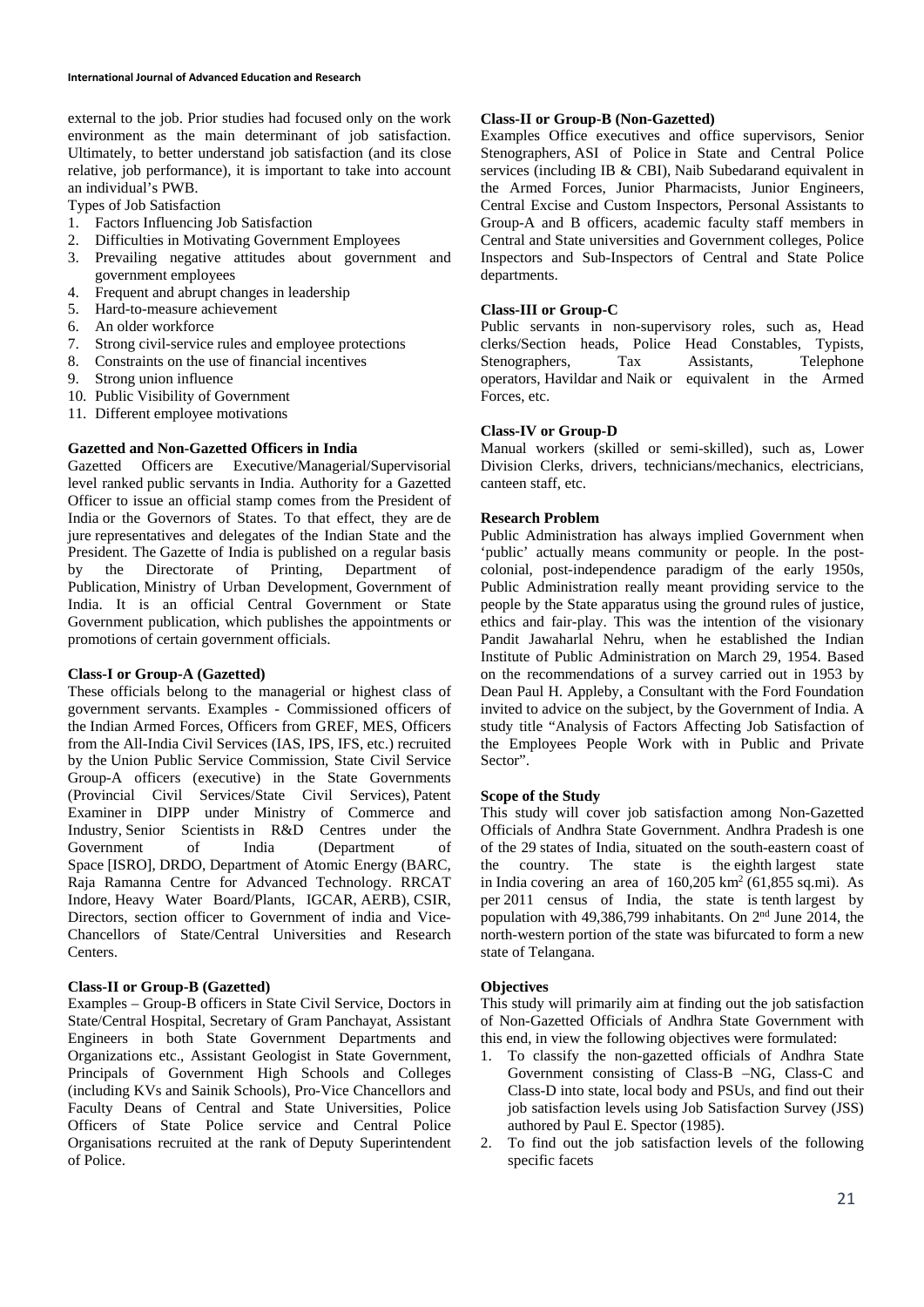- 3. People they work with.
- 4. To compare the job satisfaction levels on selected facets with the norms set by the author.
- 5. To find out the differences, if any among different Non-Gazetted Officials different groups, namely, state, local body and PSUs of Andhra State Government.

### **Hypotheses**

In order to serve the above stated objectives, the following hypothesis will be proposed and tested in this study.

- 1. The total job satisfaction levels of the non-gazetted officials of Andhra Pradesh state government would be par with the levels of standardized norms.
- 2. There would not be any significant differences among selected groups of non-gazetted officials of Andhra state government on job satisfaction facet, "People Work With".

## **Sampling**

Sampling is a process used in statistical analysis in which a predetermined number of observations will be taken from a larger population. The methodology used to sample from a larger population will depend on the type of analysis being performed, but will include simple random sampling, systematic sampling and observational sampling. The sample should be a representation of the general population. This study is intended to make a survey on the "Analysis of Factors Affecting Job Satisfaction of the Employees People Work with in Public and Private Sector". Since, there are different types of readers, depending upon their necessities and interest, in this study, stratified sampling method was adopted.

#### **Questionnaire**

In this study to measure the job satisfaction of the non-gazetted officials, Job Satisfaction Survey (JSS) scale authored by Paul E. Spector (1985) is used. This questionnaire is an internationally accepted one for measuring job satisfaction of public employees and being used by a number of researchers. Questionnaire used to evaluate nine dimensions of job satisfaction related to overall satisfaction. This instrument is well established among the other job satisfaction scales.

The questionnaire was framed by using Likert Scale of 6 points scoring system as follows.

| Disagree very much  |    |
|---------------------|----|
| Disagree moderately | 2  |
| Disagree slightly   | 3  |
| Agree Slightly      | 4  |
| Agree moderately    | 5  |
| Agree very much     | 6. |

#### **Statistical Analysis**

In this study, primary data from 300 non-gazetted officials of different departments of state government, 300 non-gazetted officials of different local body institutions, 300 non-gazetted officials of different public sector undertakings were selected using stratified sampling method. The collected data were analysed with the following statistical tools such as:

- Frequency distribution tables
- Simple percentage technique
- Mean and Standard deviation
- Analysis of variance (ANOVA)

 Scheffe's Post-hoc analysis where significant F-values were obtained.

### **Problem Definition and Research Methodology**

"Employees are the most important resource in the government and an engaged and satisfied workforce is central to achieving its goals,"

A government is the body which has the authority to formulate and enforce rules, laws and regulations. A government can be local, national, or international and typically refers to a civil government or sovereign state.

In this research, the investigator was interested to make a study on Job satisfaction among Non-Gazetted Officials of Andhra State Government. Some of the questions raised in the above context are. What is the nature and extent of job satisfaction among government officials? How do they perceive their job satisfaction in regard to nature of work, People Work With? What reasons have been assigned for their satisfactions and dis-satisfactions? What significance is revealed in terms of variables selected? With this end in view the following objectives were formulated.

## **Research Methodology**

Government of Andhra Pradesh is the government for the state of Andhra Pradesh in South India. The Government of Andhra Pradesh is a democratically elected body with the Governor as the constitutional head. The Governor who is appointed for a period of five years appoints the Chief Minister and his Council of Ministers. Even though the Governor remains the ceremonial head of the state, the day-to-day running of the government is taken care of by the Chief Minister and his council of ministers in whom a great deal of legislative powers is vested. The Andhra Pradesh Government Employees consists of:

- 1) State Government Employees
- 2) Local Bodies Employees, and
- 3) Public Sector Units (PSU) employees. According to the Employee Census 2006, there were about 6.06 lakh state government employees, 3.39 local bodies' employees and 2.53 lakh PSU employees.

## **Analysis of Data on Job Satisfaction**

In psychology, an attitude is an expression of favour or disfavor toward a person, place, and is termed as the most distinctive and indispensable concept in contemporary social psychology. Attitude can be formed from a person's past and present. Attitudes are simply measures of how much we like or dislike various things. They represent evaluations and preferences. In fact effects that occur after people post with new situations. Thus, attitudes are considered as an intrapsychic state of readiness to activity and also a manifest social relation showing itself in certain acts of behaviour. How much one like or dislike something has much to do with determining his / her behaviour towards it.

### **Analysis on Job Satisfaction**

Job satisfaction of the non gazetted officials of Andhra Pradesh, working in state government, local bodies and PSUs were assessed using Job Satisfaction Survey (JSS) authored by Paul E. Spector (1985). The collected scores were converted into standard scores as suggested by the author and analysed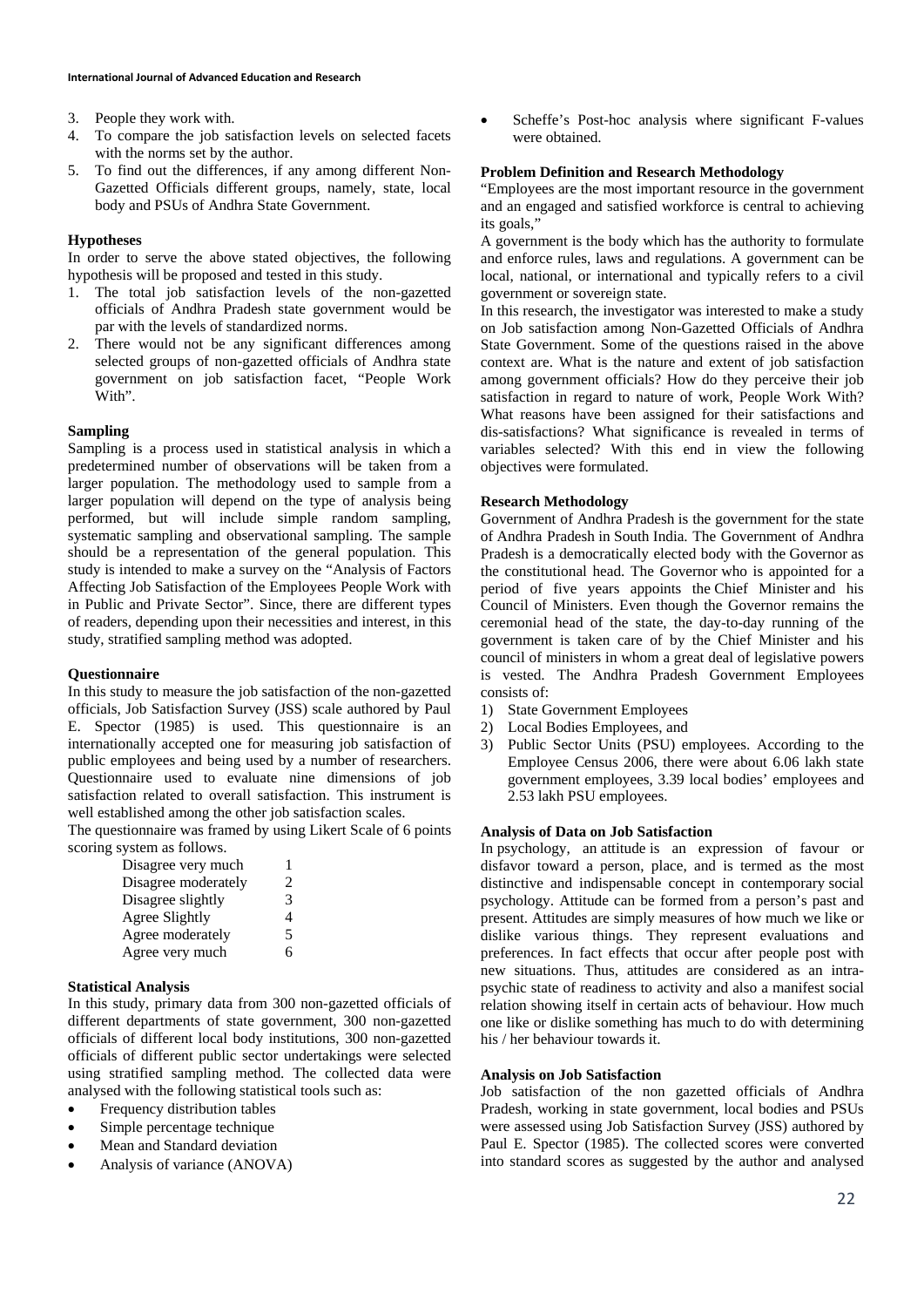under 9 dimensions. The results of this study are presented under these nine dimensions of job satisfaction.

### **Job Satisfaction With Regard To People Work With**

Job satisfaction levels of the non gazetted officials of Andhra state consisting of state government, local body and PSUs

employees were obtained through four statements, each of which has 6 options to response. The obtained responses were converted into standard scores and table 4.29 shows the frequency distribution of job satisfaction with regard to People work with of non gazetted officials of Andhra State.

**Table 1:** Frequency Distribution for Job Satisfaction Dimension – People Work with among Non Gazetted Officials of Andhra State

|                       | <b>Non Gazetted Officials of</b>                  |                                                                                           |                 |                       |                |               |                |                |
|-----------------------|---------------------------------------------------|-------------------------------------------------------------------------------------------|-----------------|-----------------------|----------------|---------------|----------------|----------------|
| <b>Statement Nos.</b> |                                                   | <b>State Govt</b>                                                                         |                 | <b>Local Bodies</b>   |                | <b>PSUs</b>   | <b>Total</b>   |                |
|                       | No.                                               | $\frac{0}{0}$                                                                             | No              | $\frac{0}{0}$         | No             | $\frac{0}{0}$ | No             | $\frac{0}{0}$  |
| <b>Stt. No. 7</b>     | I like the people I work with.                    |                                                                                           |                 |                       |                |               |                |                |
| Disagree Very Much    | 3                                                 | 1.00                                                                                      | $\overline{2}$  | 0.67                  |                | 0.33          | 6              | 0.67           |
| Disagree Moderately   | 29                                                | 9.67                                                                                      | $\overline{29}$ | 9.67                  | 14             | 4.67          | 72             | 8.00           |
| Disagree Lightly      | 187                                               | 62.33                                                                                     | 156             | 52.00                 | 158            | 52.67         | 501            | 55.67          |
| Agree Slightly        | 47                                                | 15.67                                                                                     | 76              | 25.33                 | 84             | 28.00         | 207            | 23.00          |
| Agree Moderately      | 31                                                | 10.33                                                                                     | 35              | 11.67                 | 41             | 13.67         | 107            | 11.89          |
| Agree Very Much       | 3                                                 | 1.00                                                                                      | $\overline{c}$  | 0.67                  | $\overline{c}$ | 0.67          | 7              | 0.78           |
| Total                 | 300                                               | 100.00                                                                                    | 300             | 100.00                | 300            | 100.00        | 900            | 100.00         |
| <b>Stt. No 16</b>     |                                                   | I find I have to work harder at my job because of the incompetence of people I work with. |                 |                       |                |               |                |                |
| Disagree Very Much    | 5                                                 | 1.67                                                                                      |                 | 0.33                  |                |               | 6              | 0.67           |
| Disagree Moderately   | 50                                                | 16.67                                                                                     | 29              | 9.67                  | 17             | 5.67          | 96             | 10.67          |
| Disagree Lightly      | 159                                               | 53.00                                                                                     | 143             | 47.67                 | 169            | 56.33         | 471            | 52.33          |
| Agree Slightly        | 52                                                | 17.33                                                                                     | 99              | 33.00                 | 86             | 28.67         | 237            | 26.33          |
| Agree Moderately      | 34                                                | 11.33                                                                                     | 28              | 9.33                  | 28             | 9.33          | 90             | 10.00          |
| Agree Very Much       | $\Omega$                                          | $\Omega$                                                                                  | $\Omega$        | $\Omega$              | $\Omega$       | $\theta$      | $\mathbf{0}$   | $\Omega$       |
| <b>Stt. No. 25</b>    |                                                   |                                                                                           |                 | I enjoy my coworkers. |                |               |                |                |
| Disagree Very Much    | $\Omega$                                          | $\Omega$                                                                                  | $\Omega$        | $\Omega$              | $\Omega$       | $\Omega$      | $\Omega$       | $\Omega$       |
| Disagree Moderately   | 32                                                | 10.67                                                                                     | 84              | 28.00                 | 10             | 3.33          | 126            | 14.00          |
| Disagree Lightly      | 181                                               | 60.33                                                                                     | 164             | 54.67                 | 181            | 60.33         | 526            | 58.44          |
| Agree Slightly        | 55                                                | 18.33                                                                                     | 33              | 11.00                 | 78             | 26.00         | 166            | 18.44          |
| Agree Moderately      | 32                                                | 10.67                                                                                     | 19              | 6.33                  | 31             | 10.33         | 82             | 9.11           |
| Agree Very Much       | $\mathbf{0}$                                      | $\mathbf{0}$                                                                              | $\Omega$        | $\Omega$              | $\Omega$       | $\Omega$      | $\mathbf{0}$   | $\overline{0}$ |
| <b>Stt. No. 34</b>    | There is too much bickering and fighting at work. |                                                                                           |                 |                       |                |               |                |                |
| Disagree Very Much    | 20                                                | 6.67                                                                                      | 20              | 6.67                  | 9              | 3.00          | 49             | 5.44           |
| Disagree Moderately   | 37                                                | 12.33                                                                                     | 38              | 12.67                 | 36             | 12.00         | 111            | 12.33          |
| Disagree Lightly      | 98                                                | 32.67                                                                                     | 30              | 43.33                 | 101            | 33.67         | 329            | 36.56          |
| Agree Slightly        | 113                                               | 37.67                                                                                     | 109             | 36.33                 | 130            | 43.33         | 352            | 39.11          |
| Agree Moderately      | 30                                                | 10.00                                                                                     | $\overline{c}$  | 0.67                  | 23             | 7.67          | 55             | 6.11           |
| Agree Very Much       | $\overline{c}$                                    | 0.67                                                                                      | $\mathbf{1}$    | 0.33                  | $\mathbf{1}$   | 0.33          | $\overline{4}$ | 0.44           |

Analysis of results on Job satisfaction dimension People work with on statement No. 7 "I like the people I work with." was agreed slightly by 15.67% of state officials, and moderately agreed by 10.33%, while 62.33% disagree slightly, and 9.67% disagree moderately. The responses of local body officials proved that 25.33% agreed slightly and 11.67% agreed moderately, while 52.00% disagree slightly and 9.67% were disagree moderately. However, the responses of PSUs officials proved that 28.00% agree slightly, and 13.67% agree moderately, while 52.67% disagree slightly and 4.67% moderately disagree to this statement.

For statement No. 1 "I find I have to work harder at my job because of the incompetence of people I work with." was agreed slightly by 17.333% of state officials, and moderately agreed by 11.33, while 53.00% disagreed slightly and 16.67% disagreed moderately. The responses of local body officials proved that 33.00% agreed slightly and 9.33% agreed moderately, while 47.67% disagree slightly and 9.67% were disagree moderately. However, the responses of PSUs officials proved that 28.67% agree slightly, and 9.33% agree moderately, while 56.33% expressed disagree slightly and 5.67% disagree moderately.

Job satisfaction dimension "People work with" on statement

No. 2 "I enjoy my coworkers: was disagreed slightly by 60.33% of state officials, and disagree moderately by 10.67%, while 18.33% agreed slightly and 10.67% agreed moderately. The responses of local body officials proved that 54.67% disagreed slightly and 28.00% disagreed moderately, while 11.00% agree slightly and 6.33% disagree moderately. The responses of PSUs officials proved that 60.33% disagree slightly, and 3.33% disagree moderately, while 26.00% agree slightly and 10.33% agree moderately.

For statement No. 3 "There is too much bickering and fighting at work." was agreed slightly by 37.67% of state officials, and moderately agreed by 10.00%, while 32.67% disagreed slightly, and 12.33% disagreed moderately. The responses of local body officials proved that 36.33% agreed slightly, while 43.33% disagree slightly and 12.67% were disagree moderately. However, the responses of PSUs officials proved that 43.33% agree slightly, and 7.67% agree moderately, while 33.67% expressed disagree slightly and 12.00% disagree moderately. The results proved that there were differences among state, local body and PSUs non gazetted officials on job satisfaction dimension "People work with". The descriptive statistics on the scores of overall total of this dimension is presented in Table 2.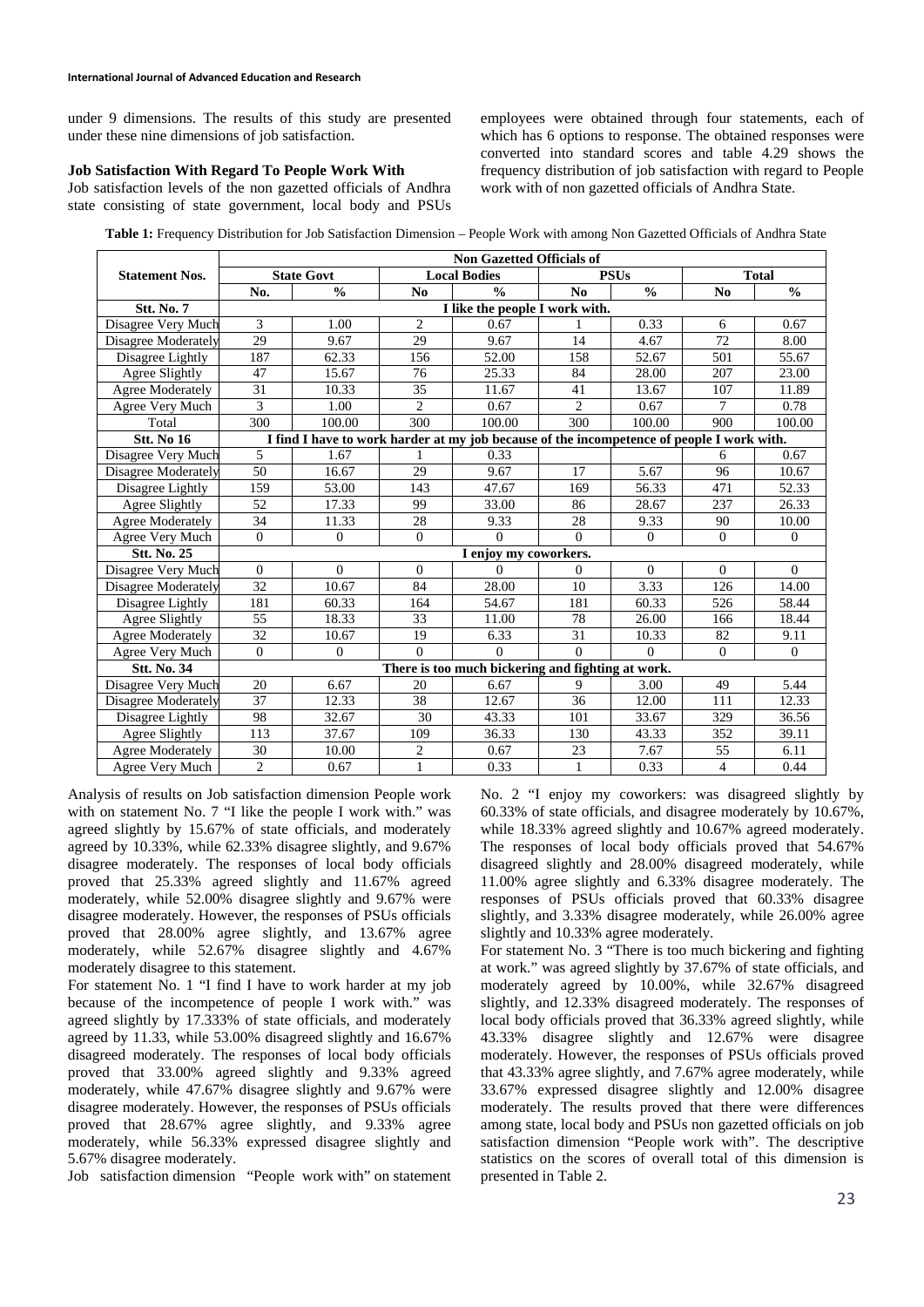#### **International Journal of Advanced Education and Research**

| Groups              |     | <b>Mean</b> | <b>Std. Deviation</b> | <b>Minimum</b> | <b>Maximum</b> |
|---------------------|-----|-------------|-----------------------|----------------|----------------|
| <b>State</b>        | 300 |             | .19                   |                |                |
| <b>Local Bodies</b> | 300 | 2.89        |                       |                |                |
| <b>PSUs</b>         | 300 | 370         |                       |                |                |
| $_{\rm Total}$      | 900 |             |                       |                |                |

**Table 2:** Descriptive Statistics for Job Satisfaction Dimension – People Work with among Non Gazetted Officials of Andhra State

The overall total for "People Work with" dimension of job satisfaction responses mean scores of state officials was 13.11 with standard deviation + 1.19, local body officials was 12.89 with standard deviation  $\pm$  1.20 and PSUs officials was 13.79 with standard deviation  $+1.18$  putting the total average scores of 13.26 with standard deviation  $\pm$  1.25.

The mean values on people work with of non gazetted officials presented in Table 4.30 is illustrated through a bar diagram for better understanding of the results.



**Fig 1:** Mean Values on People Work with Dimension among State, Local Body and PSU Non gazetted Officials

To test the statistical significance of the differences, the data collected were subjected using statistical tool, ANOVA and results presented in Table 3.

| <b>Table 3:</b> Differences in Job Satisfaction on People Work with |
|---------------------------------------------------------------------|
| Dimension among Selected Non Gazetted Officials of Andhra           |
| Pradesh                                                             |

|                          | Sum of<br><b>Squares</b> | Df  | <b>Mean</b><br><b>Square</b> | <b>Obtained</b> | Level of<br><b>Significance</b> |
|--------------------------|--------------------------|-----|------------------------------|-----------------|---------------------------------|
| <b>Between</b><br>Groups | 130.60                   | 2   | 65.30                        | 46.21           |                                 |
| Within<br>Groups         | 1267.52                  | 897 | 1.41                         |                 | 0.000                           |
| Total<br>$\cdot$         | 1398.12                  | 899 |                              |                 |                                 |

\* Significant

The results presented in Table 3 proved that the mean scores of responses among state, local body and PSUs officials were differed significantly as the obtained F value 46.21 was significant at 0.000, which was more than the required significant level of 0.05.

Since significant results were obtained, the results were further subjected to post hoc analysis using Scheffe's confidence interval and the results presented in Table 4.

**Table 4:** Multiple Comparison of Paired Means of State, Local Body and PSU Non Gazetted Officials on Job Satisfaction Dimension People Work with

| <b>State</b>               | <b>Local Body</b> | PSU   | MD      | Sig. Level |
|----------------------------|-------------------|-------|---------|------------|
| 13.11                      | 12.89             |       | $0.62*$ | 0.00       |
| 13.11                      |                   | 13.79 | 0.16    | 0.44       |
|                            | 12.89             | 13.79 | $0.78*$ | $0.00\,$   |
| $\cdot$ $\sim$<br>$\cdots$ |                   |       |         |            |

**\*** Significant

The results presented in Table 4 proved that there were significant differences between state and local body officials with MD: 0.62 and PSU and local body officials with MD 0.78 as the obtained significant levels of 0.000 were greater than the required significant level of 0.05. The results further proved that there was no significant differences between state and PSU officials as the obtained MD 0.16 with significant level of 0.44 was less than the required 0.05 level.

#### **Discussions on Hypothesis**

- 1. There would not be any significant differences among selected groups of non gazetted officials of Andhra state government on job satisfaction facet, "People they work with".
- 2. Table 1 shows the frequency distribution of the responses on 4 statements analysed for job satisfaction facet people work with, Table 2 showed the descriptive statistics on this dimension. For this facet of job satisfaction the norms fixed were 17.3 with standard deviation  $\pm$  2.1. The results of this study proved that the overall scores of operating policies and procedures among Non gazetted officials of Andhra State was 13.26 with standard deviation  $+$  1.25. These comparisons proved that the subjects exhibited lesser job satisfaction on people work with facet than the norms fixed. And the formulated hypothesis No. 1 that the job satisfaction levels would be at par with levels of standardized norms was rejected.
- 3. The results presented in Table 3 proved that there was significant difference in the mean scores of responses among state, local body and PSUs officials as the obtained F value was significant at 0.000. The post hoc test results proved that the proved that there were significant differences between state and local body officials with MD: 0.62 and PSU and local body officials with MD 0.78 as the obtained significant levels of 0.000 were greater than the required significant level of 0.05. The results further proved that there was no significant difference between state and PSU officials as the obtained MD 0.16 with significant level of 0.44 was less than the required 0.05 level. And the formulated hypothesis No. 8 that there would not be any significant differences among selected groups of non gazetted